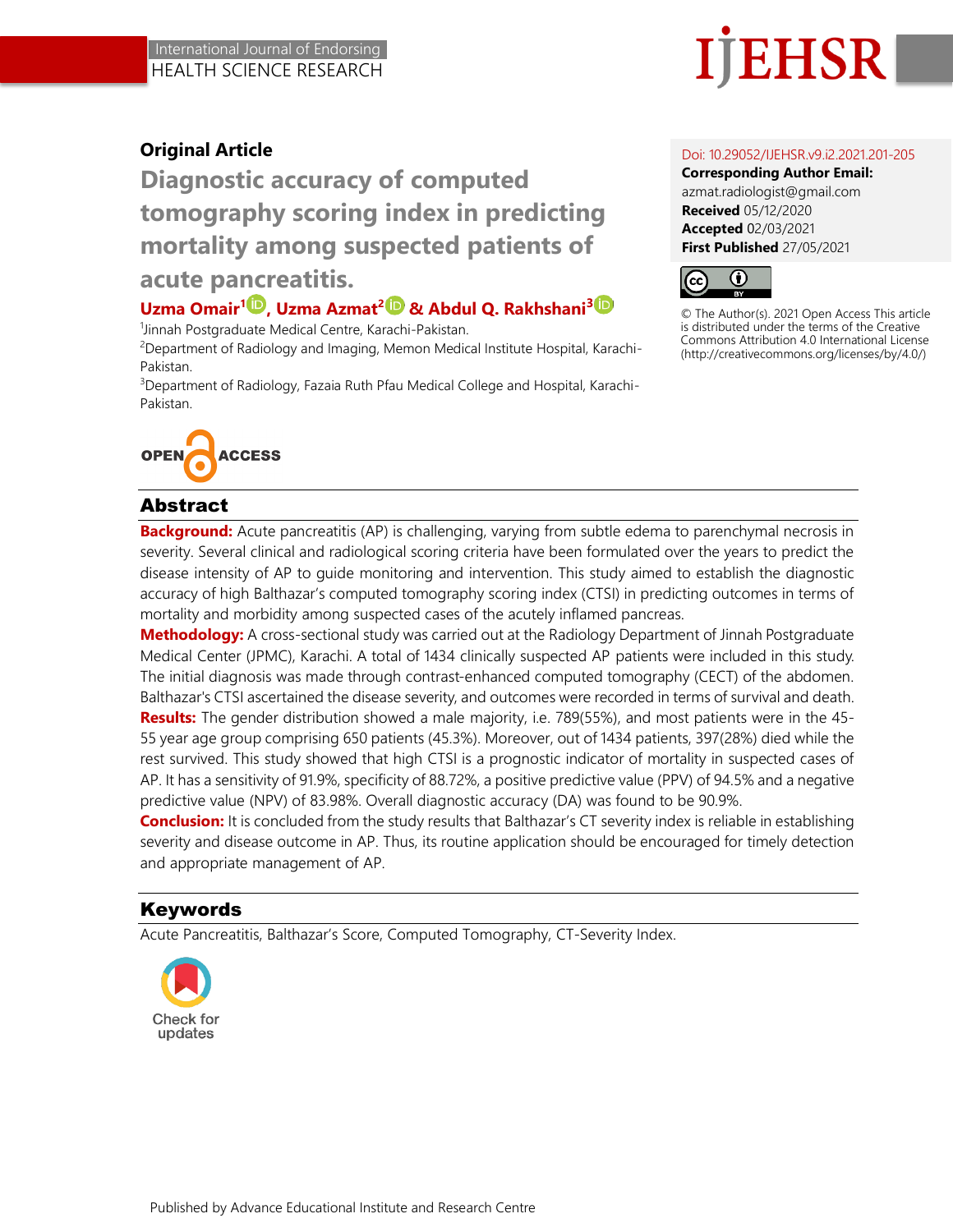### Introduction

Acute pancreatitis (AP) is an unpredictable disease; its prognosis depends upon developing superadded infections of the pancreas or peripancreatic necrosis with possible organ failure. Despite the modern treatment advances, severe acute pancreatitis (SAP) appears to be a relentless disease requiring timely intensive management to reduce mortality rates<sup>1</sup>. The commonest etiologies for AP are gallstones, alcohol, hypertriglyceridemia, followed by hypercalcemia, drugs, autoimmune and endoscopic procedures, etc<sup>2</sup>.

The prevalence of AP is 0.08%, with mortality rates between 2.1% and 9.2% worldwide<sup>3,4</sup>. SAP, also called necrotizing pancreatitis, ensues in 20% of patients, displaying CT scan appearances of tissue necrosis recorded as the absence of pancreatic enhancement, which is associated with increased morbidity and mortality<sup>2</sup>. Patient management in SAP can delay if standard means to evaluate the disease severity in the early stages are not available<sup>5</sup>.

AP is diagnosed by a triad of clinical manifestations, laboratory examinations and radiological imaging. Initial disease severity assessment remains challenging for clinicians even today, and reliability upon various scoring methods still remains quite uncertain<sup>6</sup>. This is where computed tomography (CT) comes into play as the modality of choice<sup>7</sup>. It detects early complications like inflamed peripancreatic planes with retroperitoneal fluid collections during the patient's initial hospital stay. Long-term follow-up imaging of these patients on an outpatient basis might be required to exclude late complications of SAP, including disconnected duct syndrome and pancreatico-cutaneous fistula formation<sup>8</sup>.

CT scan has proved quite helpful in predicting overall outcomes of SAP in early stages<sup>9</sup>. Multidetector CT (MDCT) is mandatory to perform a contrast CT of pancreas<sup>4</sup>, allowing acquisition of thin slices with higher image resolution in a short time with improved details of parenchymal, arterial, and portal venous enhancement $10$ . Over these last two decades, various radiological prognostic

scoring systems have been proposed<sup>11</sup>. In 1990, Balthazar et al. proposed a scoring system to evaluate the disease severity of AP<sup>12</sup>. CTSI is the finest example of a grading system that predicts outcomes in AP. It was introduced considering the combined imaging assessment of the pancreas and its surrounding soft tissue planes for fluid collections and to evaluate the severity of necrosis of pancreatic parenchyma for obtaining prognostic accuracy<sup>13</sup>. It is comparatively superior to other grading criteria, identifying not only outcomes in AP but also stage disease severity by determining loco-regional complications<sup>14,15</sup>. This study aimed to ascertain the diagnostic accuracy of high CTSI in predicting outcomes in acute pancreatitis and establish its utility in differentiating mild, moderate and severe AP grades.

#### Methodology

A cross-sectional study was conducted at the Radiology Department of Jinnah Postgraduate Medical Center (JPMC) in Karachi. The study continued for one year after approval from the institutional ethical review committee. The total number of patients who participated in the study was 1434. Patients were selected by nonprobability consecutive technique, and written informed consent was obtained before the inclusion.

We included suspicious cases between 18 to 70 years age range who presented with severe epigastric pain of 3 days with elevated serum amylase levels to 4 times the normal limit. The presence of any two of the following was considered a suspicious case of the acutely inflamed pancreas. (a) Acute onset of severe epigastric pain often radiating to the back along with raised pancreatic serum amylase and lipase thrice to the upper normal limit. (b) Radiological appearances on ultrasonography (US) and CT.

CT scan abdomen after intravenous contrast administration on pancreatic protocol performed within 72 hours of symptom onset using Toshiba Aquilion slice MDCT scanner. Axial images of the abdomen were acquired with sagittal and coronal reconstructions. CTSI was obtained by an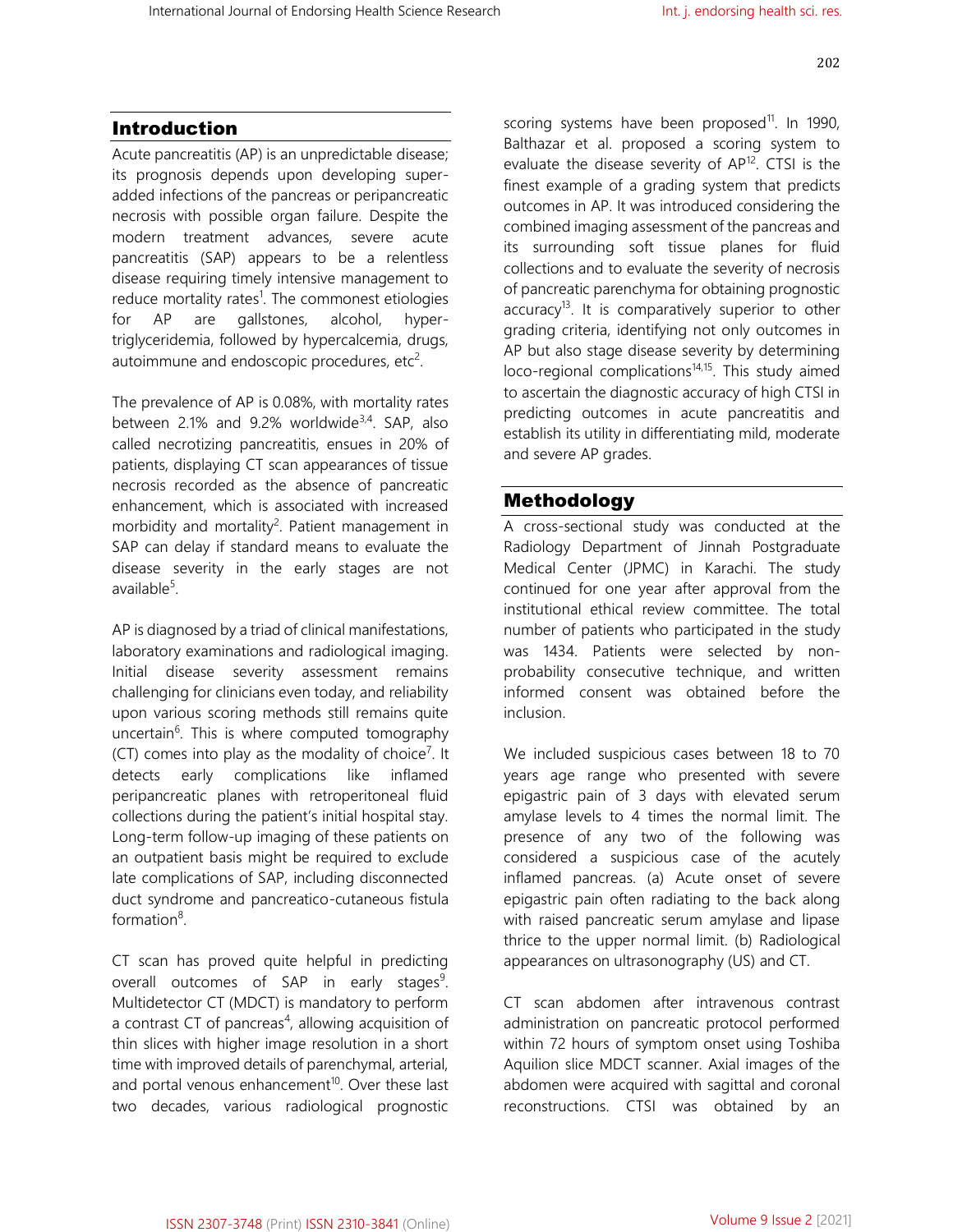aggregate of Balthazar points. The Balthazar score is considered Grade A (0 points) for normal CT, Grade B (1 point) for focal or generalized pancreatic swelling, Grade C (2 points) for peri-pancreatic inflammation or pancreatic pathology, Grade D (3 points) for single fluid collection, and Grade E (4 points) for two or more fluid collections or nearby air specks. For parenchymal necrosis, CECT images were scored as follows: 2 points if the area of necrosis less than equal to the pancreatic head in size (< 30%), 4 points for 30-50% parenchymal necrosis, and 6 points for more than 50% of glandular necrosis. Furthermore, the scoring of necrosis was 0 if the pattern of parenchymal enhancement was uniform. Imaging findings were documented along with age, gender, duration of symptoms and serum amylase levels in a predrafted Performa.

SPSS version 20.0 was used for data analysis. The data was presented using frequencies and percentages. True positive (TP), false positive (FP), true negative (TN), false negative (FN), sensitivity, specificity and diagnostic accuracy (DA) were calculated. Stratification for age, gender and duration of epigastric pain were done, and a poststratification chi-square test was applied where  $p \leq$ 0.05 was considered statistically significant.

#### Results

Total 1434 suspected AP patients had CT abdomen. All of them had a duration of symptoms of not more than 4 days. The overall age range recorded was 18 to 71 years with a mean age of  $44.11 \pm 14.36$ years. It was observed that the majority of patients were males, 789(55%).

The sensitivity analysis displayed that the CTSI score is 91.9% sensitive in predicting mortality among suspected AP cases. Furthermore, the specificity, positive predictive value (PPV), negative predictive value (NPV) and DA of the used scoring system were 88.72%, 94.5%, 83.98% and 90.9%.

#### Table 1: Sensitivity, specificity and diagnostic accuracy of CTSI for detection in predicting outcomes in acute pancreatitis

|             | <b>Sensitivity</b> | <b>Specificity</b> | <b>PPV</b> | <b>NPV</b> | DA     |  |  |
|-------------|--------------------|--------------------|------------|------------|--------|--|--|
| <b>CTSI</b> | 91.90%             | 88.72%             | 94.50%     | 83.98%     | 90.90% |  |  |
|             |                    |                    |            |            |        |  |  |

CTSI-Computed Tomography Scoring Index; PPV-Positive Predictive Value; NPV-Negative Predictive Value; DA-Diagnostic Accuracy

Stratification was done with respect to age, gender and epigastric pain duration to see the effect of these characteristics on the CTSI score. It was found that age, gender and epigastric pain duration were significantly associated with the predictive outcomes of CTSI among AP patients (p<0.01).

| Table 2: Comparison of CTSI score with patient characteristics. |              |               |               |       |           |  |  |  |
|-----------------------------------------------------------------|--------------|---------------|---------------|-------|-----------|--|--|--|
| <b>Characteristics</b>                                          |              | $CTS1 \geq 5$ | $CTS1 \leq 5$ | Total | p-value   |  |  |  |
|                                                                 | $<$ 45 years | 165           | 35            | 200   | $< 0.01*$ |  |  |  |
| Age                                                             | > 45 years   | 158           | 39            | 197   |           |  |  |  |
| Gender                                                          | Male         | 323           | 74            | 397   | $< 0.01*$ |  |  |  |
|                                                                 | Female       | 186           | 58            | 244   |           |  |  |  |
|                                                                 | > 3 Days     | 180           | 38            | 218   | $< 0.01*$ |  |  |  |
| <b>Epigastric Pain Duration</b>                                 | < 3 Days     | 143           | 54            | 197   |           |  |  |  |

Values are given in frequencies. \*p<0.05 was considered significant.

#### **Discussion**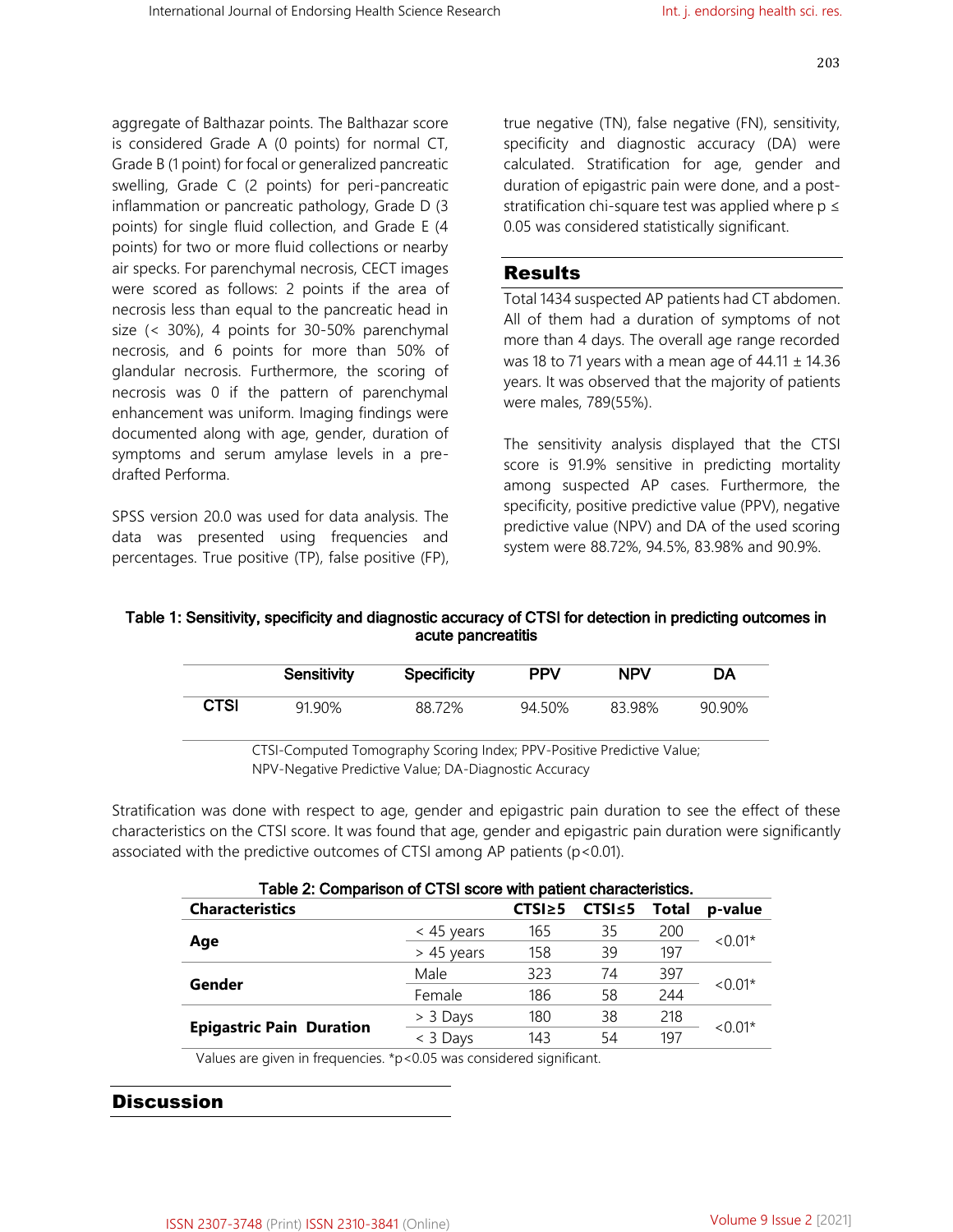Appropriate AP diagnosis with timely identification and management of this necrotizing disease is mandatory for attaining improved patient outcomes and reducing the overall hospital stay. Clinically, AP might not be initially identified; it is suggested that nearly 50% of the patients experience delayed or incorrect diagnoses. For this purpose, different scoring criteria combining clinical and laboratory parameters have been designed.

The earliest such system was proposed by Ranson et al. in 1974; it is based on 11 objective signs, which should be recorded in the initial 48 hours of observation<sup>16</sup>. Five determinants are observed on admission, and six after 48 hours. Patients with less than three signs do not display any mortality, while patients presenting with six or more signs show that mortality rates rise by 50%, as evidenced by gross pancreatic necrosis. While Balthazar's CTSI is another instrumental grading system that collectively outlines CT findings to predict outcomes of AP. Patients with a CTSI up to 1 are considered to have negligible mortality and morbidity rates, while patients with a score of 2-3 represent a mortality rate of 3% with an 8% morbidity rate. In the case of scores higher than 7, the mortality rate is around 17%, with a 92% morbidity rate<sup>17-19</sup>.

The sensitivity, specificity, PPV, NPV and DA of the CTSI scoring system was 91.9%, 88.72%, 94.5%, 83.98% and 90.9%, respectively. A similar study including 211 children was conducted to ascertain the predictive value of  $CTS1<sup>3</sup>$ . This study revealed the superiority of CTSI to the clinical scoring system, as it was found that sensitivity, specificity, PPV and NPV of the CTSI were 81%, 76%, 62%, and 90%, respectively. Another study by Papachristou et al. compared various scoring systems for predicting severity and death among AP cases. It was found that sensitivity, specificity, PPV and NPV of CTSI for severity were 85.7%, 71%, 50.8% and 93.4%, respectively, and for mortality, these were 100%, 58.5%, 8.5% and 100%, respectively<sup>20</sup>.

Not many studies assessing the diagnostic value of CTSI have been carried out in this part of the world.

Additionally, no comparison has been made between radiological scoring systems and clinical manifestations. While keeping in view the significance of the investigative techniques and the seriousness of the disease, our goal was to establish the diagnostic accuracy of high CTSI in predicting the mortality in suspected cases of AP. But certain limitations need to be addressed, firstly the study was the single center, and we did not attempt to compare the predictive outcomes with any other scoring system.

#### Conclusion

The present study revealed the high CTSI is effective in predicting mortality and overall outcomes among affected or suspected patients of acute pancreatitis. It is indeed a reliable indicator of prognosis in AP as indicated by the sensitivity, specificity and diagnostic accuracy determined in the study. Thus the routine application of Balthazar's CTSI should be encouraged for timely detection and appropriate management of acute pancreatitis.

#### Conflicts of Interest

The authors have declared that no competing interests exist.

#### Acknowledgement

We are thankful to Dr. Haider for his support during the initial design of the study protocol and for suggesting appropriate projection. He also reviewed the article before submission, for which the authors are immensely grateful.

#### Funding

The author(s) received no specific funding for this work.

#### References

1. Crockett SD, Wani S, Gardner TB, Falck-Ytter Y, Barkun AN, Crockett S, Feuerstein J, Flamm S, Gellad Z, Gerson L, Gupta S. American Gastroenterological Association Institute guideline on initial management of acute pancreatitis. Gastroenterology. 2018; 154(4): 1096-1101.